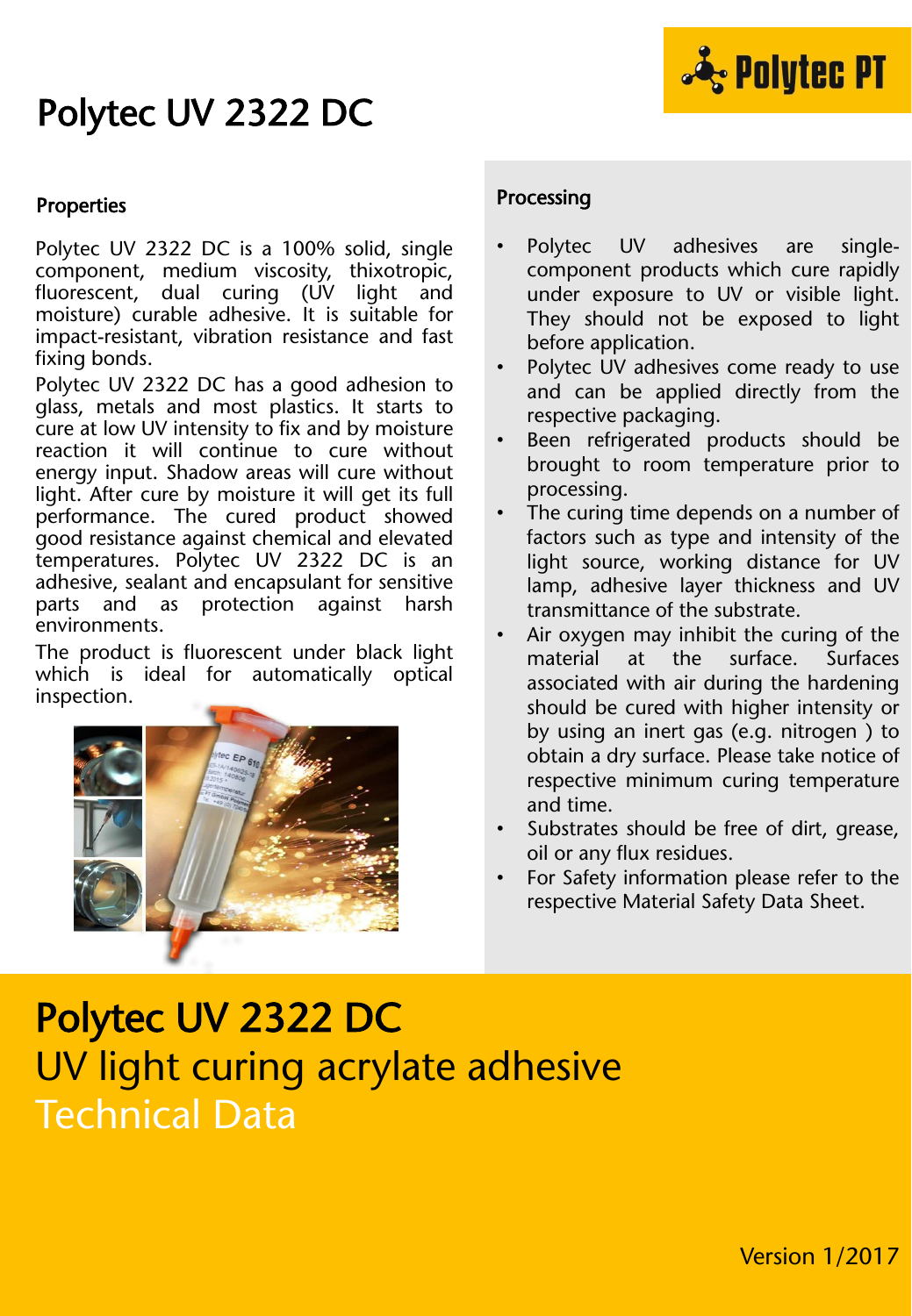

### Polytec UV 2322 DC

| Properties in uncured state                 | Method                   | <b>Unit</b>                  | <b>Technical Data</b>    |
|---------------------------------------------|--------------------------|------------------------------|--------------------------|
| <b>Chemcical basis</b>                      | ٠                        | -                            | Acrylate / Polyurethane  |
| No. of components                           | $\overline{\phantom{a}}$ | $\overline{\phantom{a}}$     | $\mathbf{1}$             |
| Mixing ratio (weight)                       | $\overline{\phantom{0}}$ |                              | $\overline{\phantom{a}}$ |
| Mixing ratio (volume)                       | $\overline{\phantom{a}}$ | $\qquad \qquad \blacksquare$ | $\overline{\phantom{a}}$ |
| Pot life at 23°C                            | <b>TM 702</b>            | $\mathsf{h}$                 | $\overline{\phantom{a}}$ |
| Storage Stability at 23°C                   | TM 701                   | <b>Months</b>                | 3                        |
| Consistency                                 | <b>TM 101</b>            | $\overline{\phantom{a}}$     | Medium viscosity         |
| Density Mix                                 | TM 201.2                 | q/cm <sup>3</sup>            | 1.05                     |
| Density A-Part                              | TM 201.2                 | q/cm <sup>3</sup>            | $\overline{\phantom{a}}$ |
| Density B-Part                              | TM 201.2                 | g/cm <sup>3</sup>            | $\overline{a}$           |
| Viscosity Mix 60 $s-1$ at 23°C              | <b>TM 202</b>            | mPa·s                        | 9 0 0 0                  |
| Viscosity A-Part 84 s <sup>-1</sup> at 23°C | TM 202.1                 | mPa·s                        | $\overline{\phantom{a}}$ |
| Viscosity B-Part 84 s <sup>-1</sup> at 23°C | TM 202.1                 | mPa·s                        | $\overline{\phantom{a}}$ |

| Properties in cured* state                  | Method           | Unit              | <b>Technical Data</b>    |
|---------------------------------------------|------------------|-------------------|--------------------------|
| Color                                       | <b>TM 101</b>    |                   | Light opaque             |
| Hardness (Shore D after UV-curing)          | DIN EN ISO 868   | $\blacksquare$    | 65                       |
| Temperature resistance continuous           | <b>TM 302</b>    | $^{\circ}$ C      | $-40/ +150$              |
| Temperature resistance short term           | TM 302           | $^{\circ}$ C      | $\overline{a}$           |
| <b>Degradation Temperature</b>              | <b>TM 302</b>    | $^{\circ}$ C      | $\overline{\phantom{a}}$ |
| Glass Transition Temperature $(T_q)$        | <b>TM 501</b>    | $^{\circ}$ C      | $+80$                    |
| Coefficient of thermal expansion $(T_a)$    | ISO 11359-2      | ppm               | -                        |
| Coefficient of thermal expansion ( $>T_q$ ) | ISO 11359-2      | ppm               | $\overline{a}$           |
| <b>Elasticity modulus</b>                   | TM 605           | N/mm <sup>2</sup> | $\overline{a}$           |
| Tensile Strength                            | <b>DIN 53455</b> | N/mm <sup>2</sup> | 22                       |
| Lap shear strength                          | <b>DIN 53283</b> | N/mm <sup>2</sup> | $\overline{a}$           |
| Elongation at break                         | TM 605           | $\%$              | 55                       |
| Water absorption 24 h, 100°C                | <b>TM 301</b>    | $\%$              | 0.4                      |
| Volume shrinkage                            |                  | $\frac{0}{0}$     | 2.0                      |

\*The above data has been determined with samples cured by UV-light. Please notice, by varying the curing temperature these properties can be influenced to some extend.